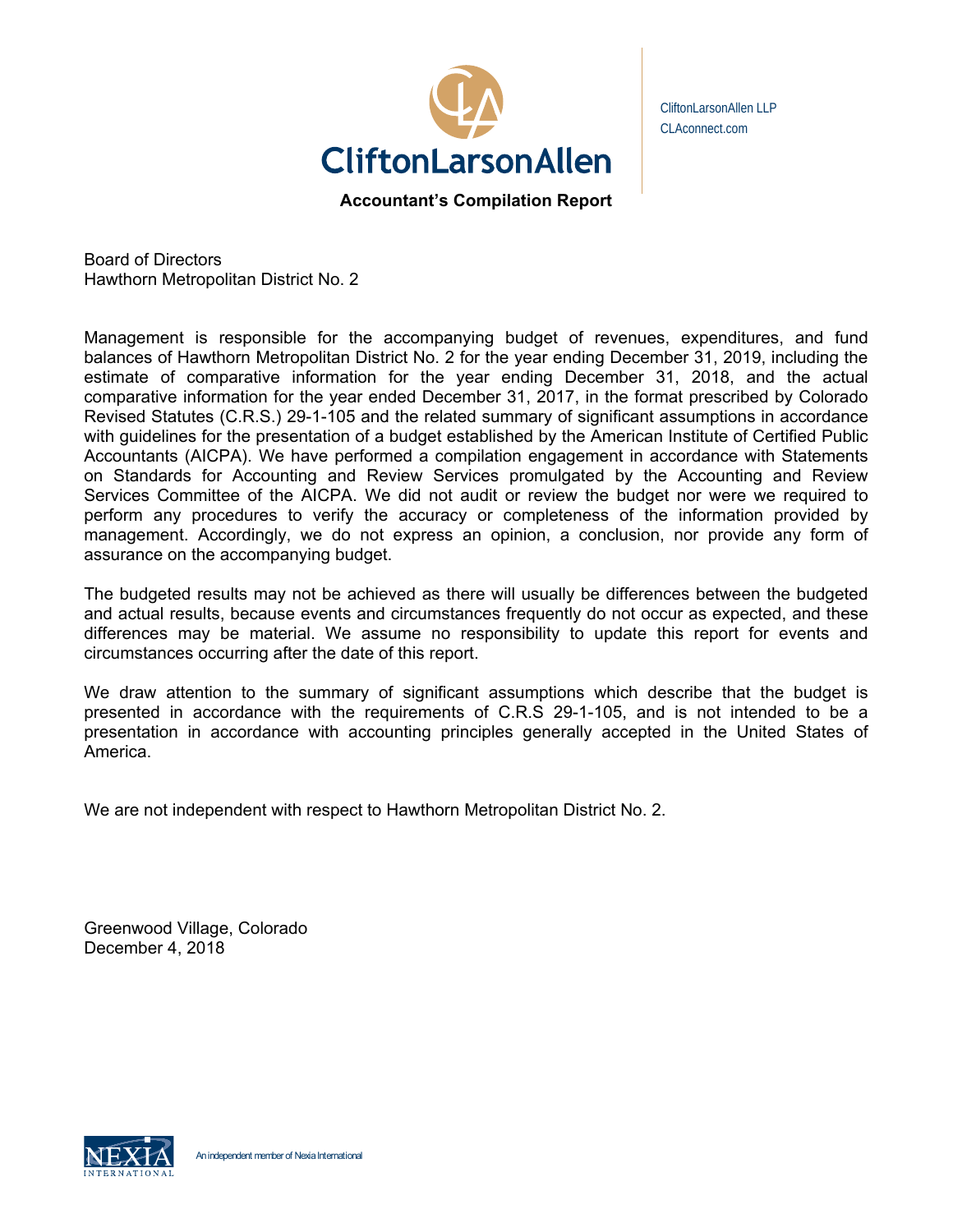### **HAWTHORN METROPOLITAN DISTRICT NO. 2 SUMMARY 2019 BUDGET WITH 2017 ACTUAL AND 2018 ESTIMATED For the Years Ended and Ending December 31,**

12/4/18

|                                      | <b>ACTUAL</b>            |            | <b>ESTIMATED</b>         |                | <b>BUDGET</b>            |         |
|--------------------------------------|--------------------------|------------|--------------------------|----------------|--------------------------|---------|
|                                      |                          | 2017       |                          | 2018           |                          | 2019    |
|                                      |                          |            |                          |                |                          |         |
| <b>BEGINNING FUND BALANCES</b>       | \$                       | 832,542    | \$                       | $(49, 772)$ \$ |                          | 121,309 |
| <b>REVENUES</b>                      |                          |            |                          |                |                          |         |
| Bond issuance                        |                          | 7,958,000  |                          |                |                          |         |
| Bond premium                         |                          | 113,094    |                          |                |                          |         |
| Developer advance                    |                          | 3,085,599  |                          |                |                          |         |
| Interest income                      |                          | 7,072      |                          | 510            |                          | 1,010   |
| Operations fees                      |                          | 95,626     |                          | 105,582        |                          | 93,132  |
| Penalties and late fees              |                          |            |                          | 1,263          |                          |         |
| Property taxes                       |                          | 301,446    |                          | 579,706        |                          | 593,305 |
| Specific ownership tax               |                          | 41,392     |                          | 46,380         |                          | 35,598  |
| <b>Total revenues</b>                |                          | 11,602,229 |                          | 733,441        |                          | 723,045 |
|                                      |                          |            |                          |                |                          |         |
| <b>TRANSFERS IN</b>                  |                          | 4,159      |                          | 31,500         |                          | 83,500  |
|                                      |                          |            |                          |                |                          |         |
| Total funds available                |                          | 12,438,930 |                          | 715,169        |                          | 927,854 |
| <b>EXPENDITURES</b>                  |                          |            |                          |                |                          |         |
| <b>General Fund</b>                  |                          | 101,434    |                          | 84,019         |                          | 84,979  |
| <b>Operations Fund</b>               |                          | 130,880    |                          | 117,568        |                          | 156,220 |
| Debt Service Fund                    |                          | 7,685,350  |                          | 360,773        |                          | 375,000 |
| <b>Capital Projects Fund</b>         |                          | 4,566,879  |                          |                |                          |         |
| Total expenditures                   |                          | 12,484,543 |                          | 562,360        |                          | 616,199 |
|                                      |                          |            |                          |                |                          |         |
| <b>TRANSFERS OUT</b>                 |                          | 4,159      |                          | 31,500         |                          | 83,500  |
|                                      |                          |            |                          |                |                          |         |
| Total expenditures and transfers out |                          |            |                          |                |                          |         |
| requiring appropriation              |                          | 12,488,702 |                          | 593,860        |                          | 699,699 |
| <b>ENDING FUND BALANCES</b>          | \$                       | (49, 772)  | \$                       | 121,309        | \$                       | 228,155 |
|                                      |                          |            |                          |                |                          |         |
| <b>Emergency Reserve</b>             | \$                       | 5,000      | \$                       | 5,100          | \$                       | 5,100   |
| Surplus Fund                         |                          | 300,531    |                          | 121,439        |                          | 207,778 |
| <b>TOTAL RESERVE</b>                 | $\overline{\mathcal{E}}$ | 305,531    | $\overline{\mathcal{S}}$ | 126,539        | $\overline{\mathcal{S}}$ | 212,878 |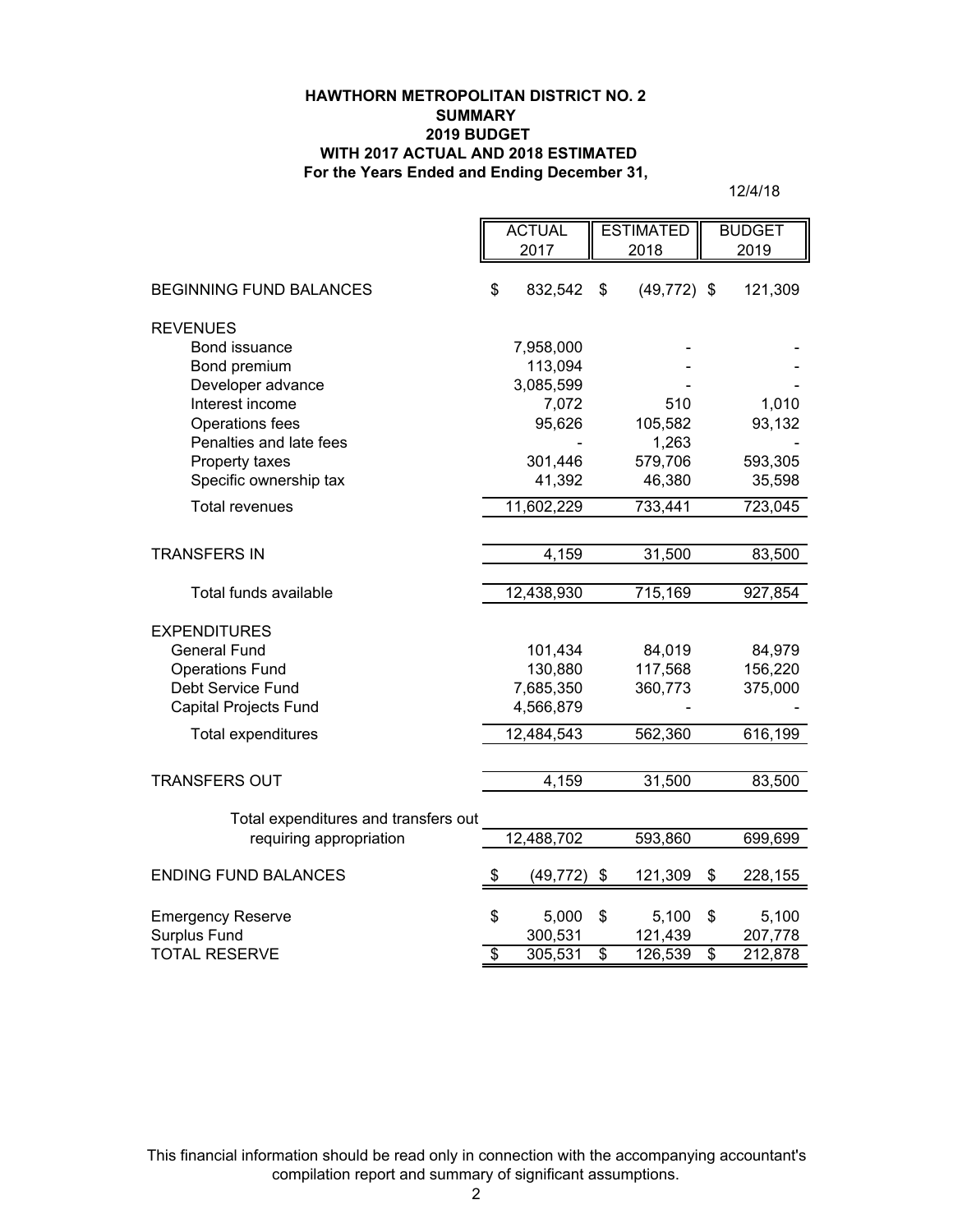#### **HAWTHORN METROPOLITAN DISTRICT NO. 2 PROPERTY TAX SUMMARY INFORMATION 2019 BUDGET WITH 2017 ACTUAL AND 2018 ESTIMATED For the Years Ended and Ending December 31,**

12/4/18

|                                                                                   |                         | <b>ACTUAL</b>                     |    | <b>ESTIMATED</b>   |                          | <b>BUDGET</b>      |  |
|-----------------------------------------------------------------------------------|-------------------------|-----------------------------------|----|--------------------|--------------------------|--------------------|--|
|                                                                                   |                         | 2017<br>2018                      |    |                    | 2019                     |                    |  |
| ASSESSED VALUATION                                                                |                         |                                   |    |                    |                          |                    |  |
| Residential<br>Commercial                                                         | \$                      | 4,495,240<br>50,906               | S  | 7,676,087          | \$.                      | 7,856,213          |  |
| Vacant land<br>Personal property                                                  |                         | 1,824,963                         |    | 203<br>95          |                          | 203<br>56          |  |
| <b>Certified Assessed Value</b>                                                   | \$                      | 6,371,109                         | \$ | 7,676,385          | \$                       | 7,856,472          |  |
| <b>MILL LEVY</b><br>General                                                       |                         | 16.500                            |    | 20.241             |                          | 20.241             |  |
| <b>Debt Service</b>                                                               |                         | 50.000                            |    | 55.277             |                          | 55.277             |  |
| Total mill levy                                                                   |                         | 66.500                            |    | 75.518             |                          | 75.518             |  |
| <b>PROPERTY TAXES</b>                                                             |                         |                                   |    |                    |                          |                    |  |
| General<br><b>Debt Service</b>                                                    | \$                      | 105,123<br>318,555                | \$ | 155,378<br>424,328 | \$                       | 159,023<br>434,282 |  |
| Levied property taxes<br>Adjustments to actual/rounding<br>Refunds and abatements |                         | 423,678<br>(46, 129)<br>(76, 103) |    | 579,706            |                          | 593,305            |  |
| <b>Budgeted property taxes</b>                                                    | \$                      | 301,446                           | \$ | 579,706            | $\overline{\mathcal{E}}$ | 593,305            |  |
| <b>BUDGETED PROPERTY TAXES</b>                                                    |                         |                                   |    |                    |                          |                    |  |
| General<br><b>Debt Service</b>                                                    | \$                      | 74,795<br>226,651                 | \$ | 155,378<br>424,328 | \$                       | 159,023<br>434,282 |  |
|                                                                                   | $\overline{\mathbf{s}}$ | 301,446                           | \$ | 579,706            | $\overline{\mathbf{s}}$  | 593,305            |  |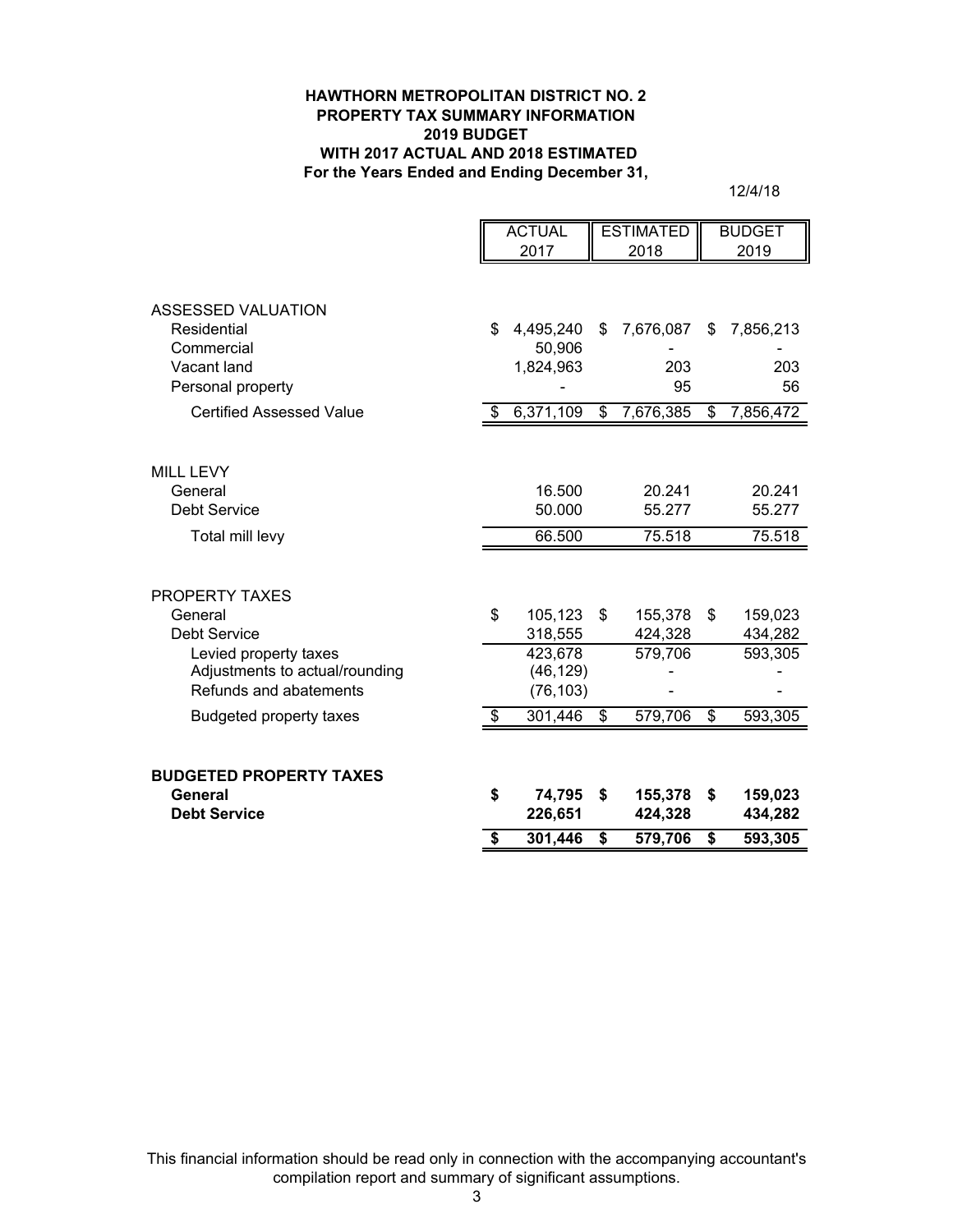### **For the Years Ended and Ending December 31, HAWTHORN METROPOLITAN DISTRICT NO. 2 GENERAL FUND 2019 BUDGET WITH 2017 ACTUAL AND 2018 ESTIMATED**

12/4/18

|                                      | <b>ACTUAL</b>            |                | <b>ESTIMATED</b> |                | <b>BUDGET</b> |         |
|--------------------------------------|--------------------------|----------------|------------------|----------------|---------------|---------|
|                                      |                          | 2017           |                  | 2018           |               | 2019    |
|                                      |                          |                |                  |                |               |         |
| <b>BEGINNING FUND BALANCE</b>        | \$                       | $(36, 735)$ \$ |                  | $(47, 111)$ \$ |               | 5,188   |
| <b>REVENUES</b>                      |                          |                |                  |                |               |         |
| Developer advance                    |                          | 10,000         |                  |                |               |         |
| Interest income                      |                          | 150            |                  | 10             |               | 10      |
| Property taxes                       |                          | 74,795         |                  | 155,378        |               | 159,023 |
| Specific ownership tax               |                          | 10,272         |                  | 12,430         |               | 9,541   |
| <b>Total revenues</b>                |                          | 95,217         |                  | 167,818        |               | 168,574 |
|                                      |                          |                |                  |                |               |         |
| Total funds available                |                          | 58,482         |                  | 120,707        |               | 173,762 |
| <b>EXPENDITURES</b>                  |                          |                |                  |                |               |         |
| Accounting                           |                          | 22,623         |                  | 23,000         |               | 23,000  |
| Auditing                             |                          | 4,700          |                  | 4,900          |               | 4,900   |
| Contingency                          |                          |                |                  |                |               |         |
| County interest expense              |                          | 1,896          |                  |                |               |         |
| County Treasurer's fee               |                          | 1,096          |                  | 2,330          |               | 2,385   |
| Directors' fees                      |                          | 861            |                  | 800            |               | 800     |
| Dissolution of District No. 1        |                          |                |                  |                |               | 7,000   |
| Dues and licenses                    |                          | 479            |                  | 448            |               | 470     |
| Election expense                     |                          |                |                  | 749            |               |         |
| Insurance and bonds                  |                          | 10,264         |                  | 10,800         |               | 11,424  |
| Legal services                       |                          | 59,495         |                  | 40,000         |               | 35,000  |
| Miscellaneous                        |                          | 20             |                  | 992            |               |         |
| Total expenditures                   |                          | 101,434        |                  | 84,019         |               | 84,979  |
| <b>TRANSFERS OUT</b>                 |                          |                |                  |                |               |         |
| Transfer to other fund               |                          | 4,159          |                  | 31,500         |               | 83,500  |
|                                      |                          |                |                  |                |               |         |
| Total expenditures and transfers out |                          |                |                  |                |               |         |
| requiring appropriation              |                          | 105,593        |                  | 115,519        |               | 168,479 |
| <b>ENDING FUND BALANCE</b>           | $\frac{1}{2}$            | (47, 111)      | \$               | 5,188          | \$            | 5,283   |
|                                      |                          |                |                  |                |               |         |
| <b>Emergency Reserve</b>             | $\overline{\mathcal{E}}$ | 5,000          | \$               | 5,100          | \$            | 5,100   |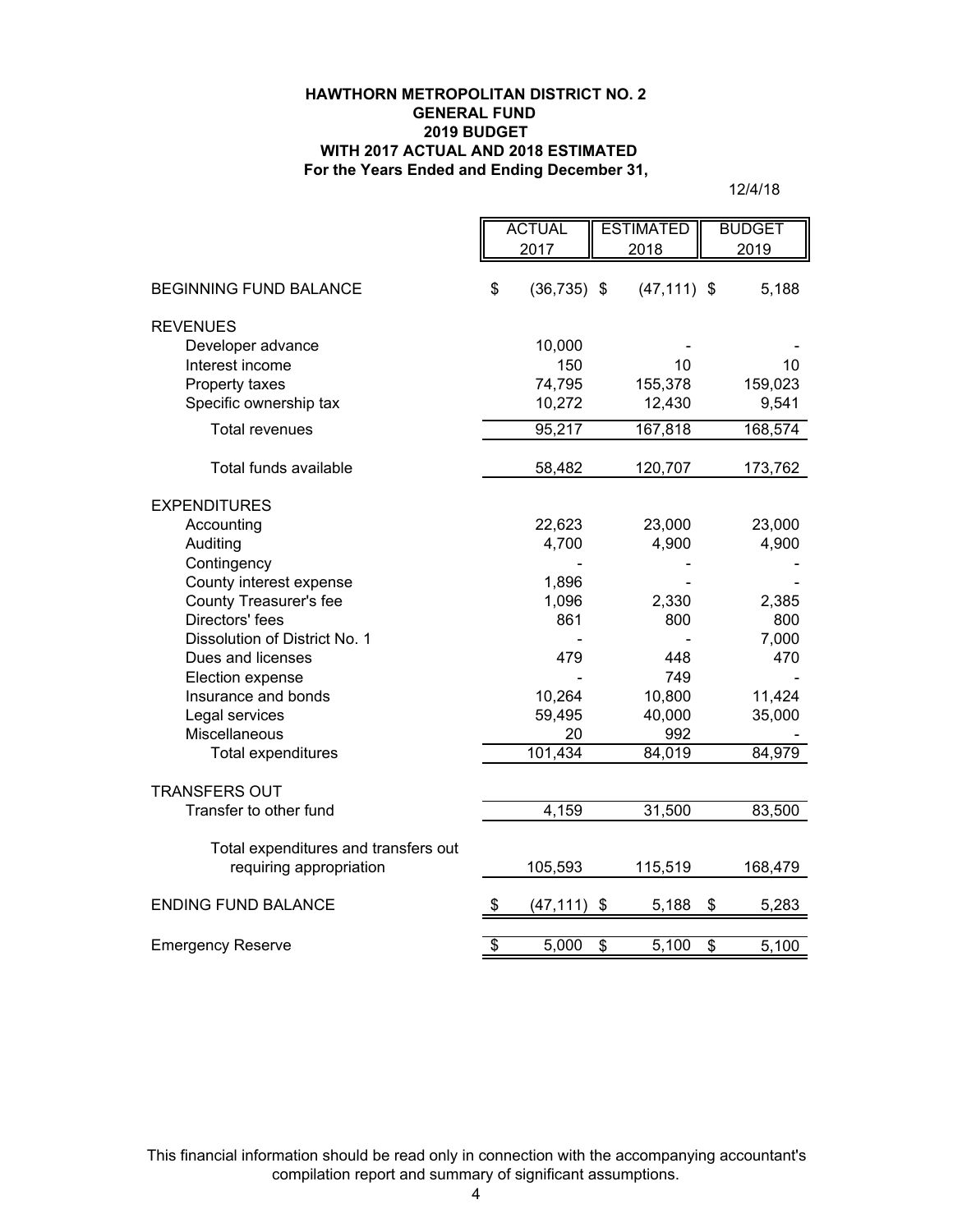### **HAWTHORN METROPOLITAN DISTRICT NO. 2 OPERATIONS FUND 2019 BUDGET WITH 2017 ACTUAL AND 2018 ESTIMATED For the Years Ended and Ending December 31,**

12/4/18

|                                        | <b>ACTUAL</b><br>2017 | <b>ESTIMATED</b><br>2018 | <b>BUDGET</b><br>2019 |
|----------------------------------------|-----------------------|--------------------------|-----------------------|
| <b>BEGINNING FUND BALANCE</b>          | \$                    | \$<br>$(26,095)$ \$      | (5,318)               |
|                                        |                       |                          |                       |
| <b>REVENUES</b><br>Developer advance   | 5,000                 |                          |                       |
| Interest income                        |                       |                          |                       |
| Operations fees                        | 95,626                | 105,582                  | 93,132                |
| Penalties and late fees                |                       | 1,263                    |                       |
| <b>Total revenues</b>                  | 100,626               | 106,845                  | 93,132                |
| <b>TRANSFERS IN</b>                    |                       |                          |                       |
| Transfers from other funds             | 4,159                 | 31,500                   | 83,500                |
| Total funds available                  | 104,785               | 112,250                  | 171,314               |
| <b>EXPENDITURES</b>                    |                       |                          |                       |
| General and administrative             |                       |                          |                       |
| Covenant enforcement                   |                       | 1,560                    | 1,920                 |
| Design review                          |                       | 1,560                    | 1,920                 |
| Director expense                       | 1,018                 |                          |                       |
| District management<br>Legal services  | 14,380<br>1,008       | 14,500<br>2,645          | 18,000<br>2,400       |
| Miscellaneous                          | 192                   |                          |                       |
| Postage and copies                     | 2,400                 | 600                      | 300                   |
| <b>Transfer fees</b>                   | 3,300                 |                          |                       |
| Operations and maintenance             |                       |                          |                       |
| Electricity                            | 661                   | 223                      | 800                   |
| Fence repair                           |                       | 2,484                    | 1,000                 |
| Grounds cleanup                        | 6,252                 | 3,500                    | 3,500                 |
| Irrigation repairs                     | 3,469                 | 3,400                    | 4,000                 |
| Landscape improvements                 |                       |                          | 30,000                |
| Landscape maintenance contract         | 41,472                | 25,000                   | 25,000                |
| Lighting repair<br>North Table Mtn IGA |                       | 50                       | 50<br>15,330          |
| Snow removal                           | 13,983<br>2,533       | 14,282<br>4,870          | 5,000                 |
| Social activities                      | 1,094                 | 3,000                    | 3,000                 |
| Trash removal                          | 35,430                | 37,000                   | 37,000                |
| Water                                  | 3,688                 | 2,894                    | 7,000                 |
| <b>Total expenditures</b>              | 130,880               | 117,568                  | 156,220               |
| Total expenditures and transfers out   |                       |                          |                       |
| requiring appropriation                | 130,880               | 117,568                  | 156,220               |
| <b>ENDING FUND BALANCE</b>             | \$<br>$(26,095)$ \$   | $(5,318)$ \$             | 15,094                |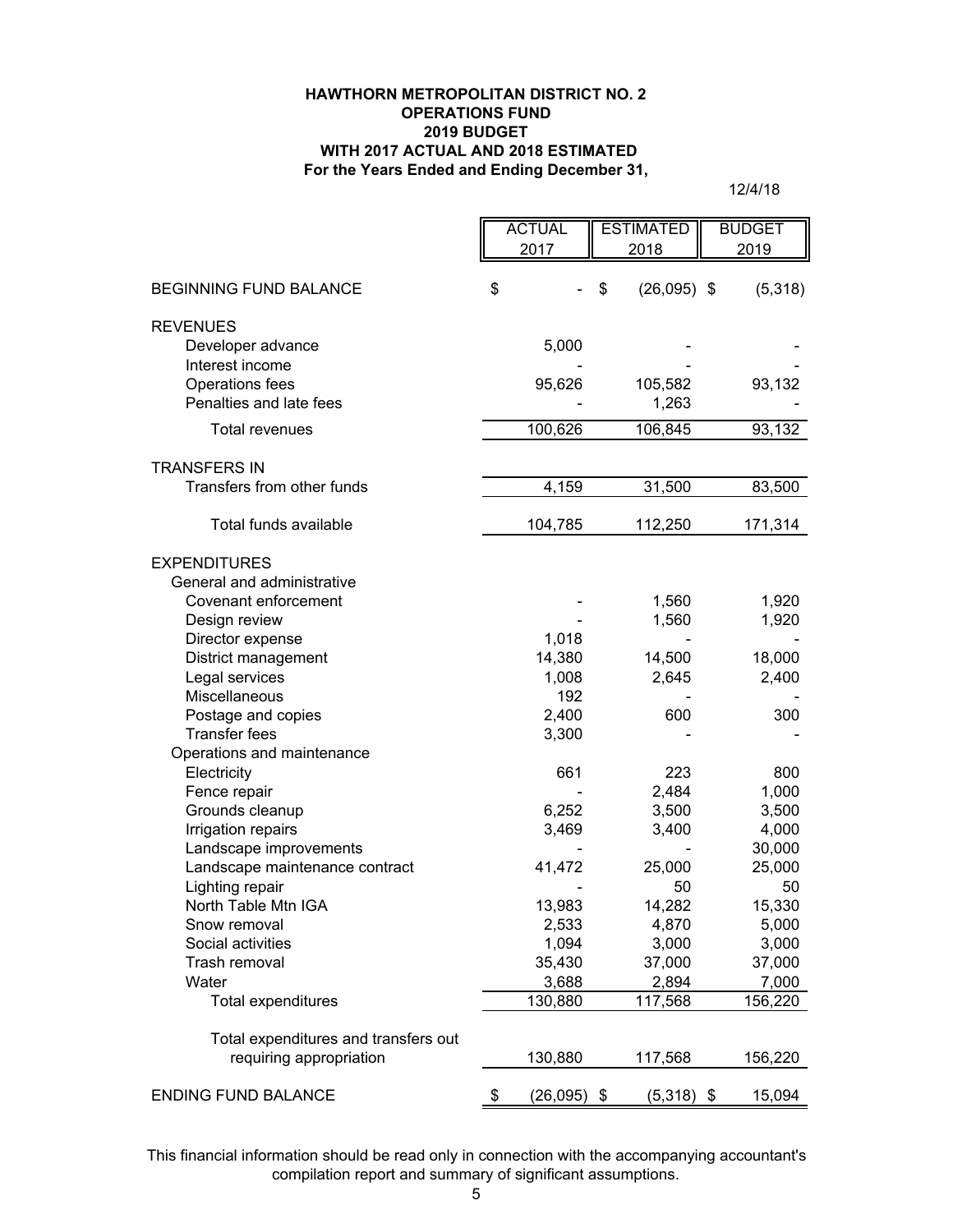### **HAWTHORN METROPOLITAN DISTRICT NO. 2 DEBT SERVICE FUND 2019 BUDGET WITH 2017 ACTUAL AND 2018 ESTIMATED For the Years Ended and Ending December 31,**

12/4/18

|                                      | <b>ACTUAL</b> |           | <b>ESTIMATED</b> |         | <b>BUDGET</b>                    |         |
|--------------------------------------|---------------|-----------|------------------|---------|----------------------------------|---------|
|                                      | 2017          |           | 2018             |         |                                  | 2019    |
| <b>BEGINNING FUND BALANCE</b>        | \$            | 869,277   | \$               | 23,434  | $\boldsymbol{\mathsf{s}}$        | 121,439 |
| <b>REVENUES</b>                      |               |           |                  |         |                                  |         |
| Bond issuance                        |               | 6,461,720 |                  |         |                                  |         |
| Bond premium                         |               | 113,094   |                  |         |                                  |         |
| Interest income                      |               | 6,922     |                  | 500     |                                  | 1,000   |
| Property taxes                       |               | 226,651   |                  | 424,328 |                                  | 434,282 |
| Specific ownership tax               |               | 31,120    |                  | 33,950  |                                  | 26,057  |
| <b>Total revenues</b>                |               | 6,839,507 |                  | 458,778 |                                  | 461,339 |
| Total funds available                |               | 7,708,784 |                  | 482,212 |                                  | 582,778 |
| <b>EXPENDITURES</b>                  |               |           |                  |         |                                  |         |
| Bond interest - Series 2017A         |               |           |                  | 291,408 |                                  | 299,625 |
| Bond interest Series 2014            |               | 263,288   |                  |         |                                  |         |
| Bond issue costs                     |               | 421,198   |                  |         |                                  |         |
| Bond principal - Series 2017A        |               |           |                  | 60,000  |                                  | 60,000  |
| Contingency                          |               |           |                  |         |                                  | 5,861   |
| County interest expense              |               | 5,746     |                  |         |                                  |         |
| County Treasurer's fee               |               | 3,320     |                  | 6,365   |                                  | 6,514   |
| Paying agent fees                    |               | 5,502     |                  | 3,000   |                                  | 3,000   |
| Payment to escrow agent              |               | 6,148,578 |                  |         |                                  |         |
| Refunding bond payment               |               | 837,718   |                  |         |                                  |         |
| <b>Total expenditures</b>            |               | 7,685,350 |                  | 360,773 |                                  | 375,000 |
| Total expenditures and transfers out |               |           |                  |         |                                  |         |
| requiring appropriation              |               | 7,685,350 |                  | 360,773 |                                  | 375,000 |
| <b>ENDING FUND BALANCE</b>           | S             | 23,434    | \$               | 121,439 | \$                               | 207,778 |
| Surplus Fund                         | \$            | 300,531   | \$               | 121,439 | $\overline{\boldsymbol{\theta}}$ | 207,778 |
|                                      |               |           |                  |         |                                  |         |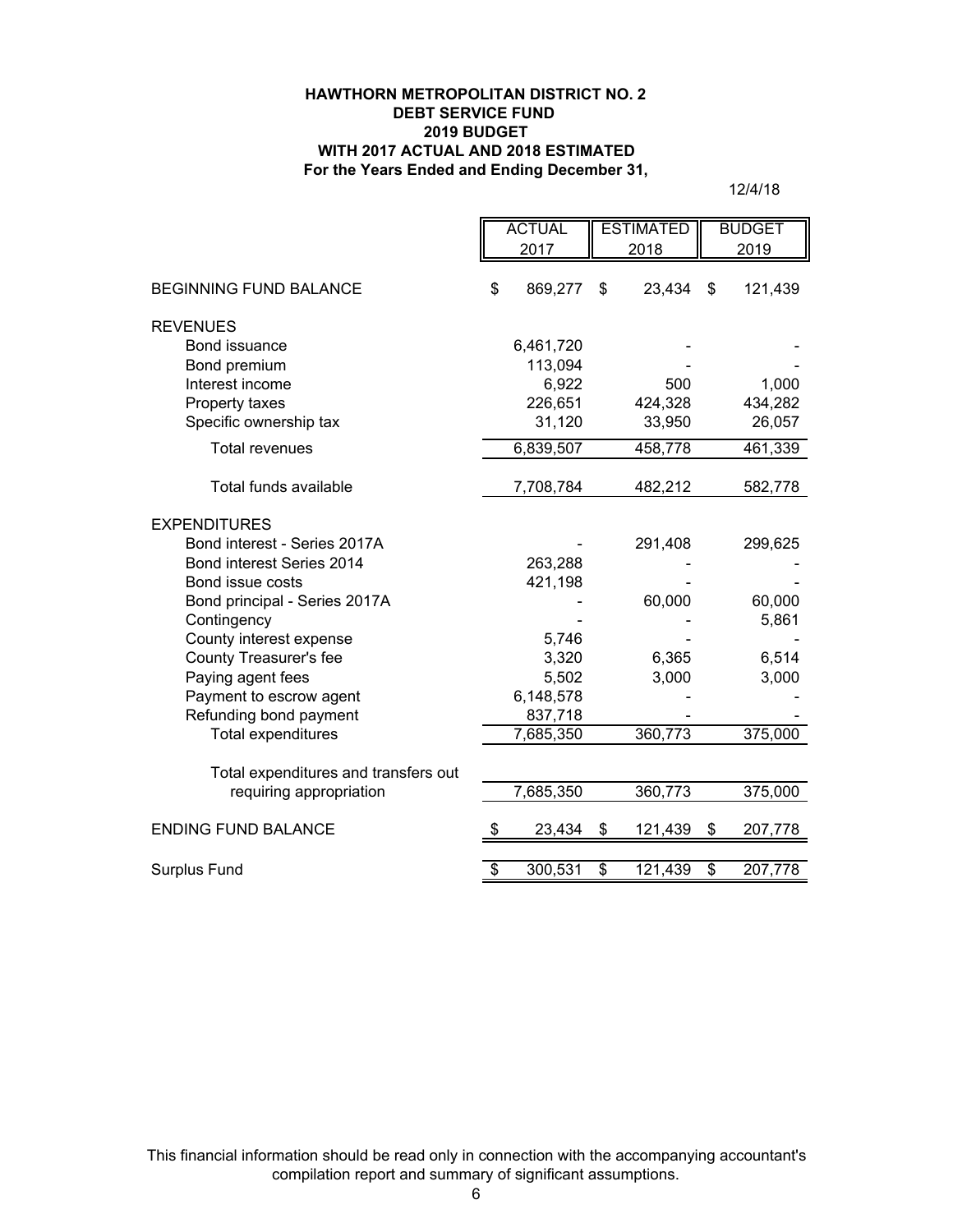### **HAWTHORN METROPOLITAN DISTRICT NO. 2 CAPITAL PROJECTS FUND 2019 BUDGET WITH 2017 ACTUAL AND 2018 ESTIMATED For the Years Ended and Ending December 31,**

12/4/18

|                                                                  | <b>ACTUAL</b><br>2017  |   | <b>ESTIMATED</b><br>2018 | <b>BUDGET</b><br>2019 |
|------------------------------------------------------------------|------------------------|---|--------------------------|-----------------------|
| <b>BEGINNING FUND BALANCE</b>                                    | \$                     | S |                          | \$                    |
| <b>REVENUES</b><br>Developer advance<br>Bond issuance            | 3,070,599<br>1,496,280 |   |                          |                       |
| Total revenues                                                   | 4,566,879              |   |                          |                       |
| Total funds available                                            | 4,566,879              |   |                          |                       |
| <b>EXPENDITURES</b><br>Repay developer advance<br>Capital outlay | 1,496,280<br>3,070,599 |   |                          |                       |
| <b>Total expenditures</b>                                        | 4,566,879              |   |                          |                       |
| Total expenditures and transfers out<br>requiring appropriation  | 4,566,879              |   |                          |                       |
| <b>ENDING FUND BALANCE</b>                                       |                        |   |                          |                       |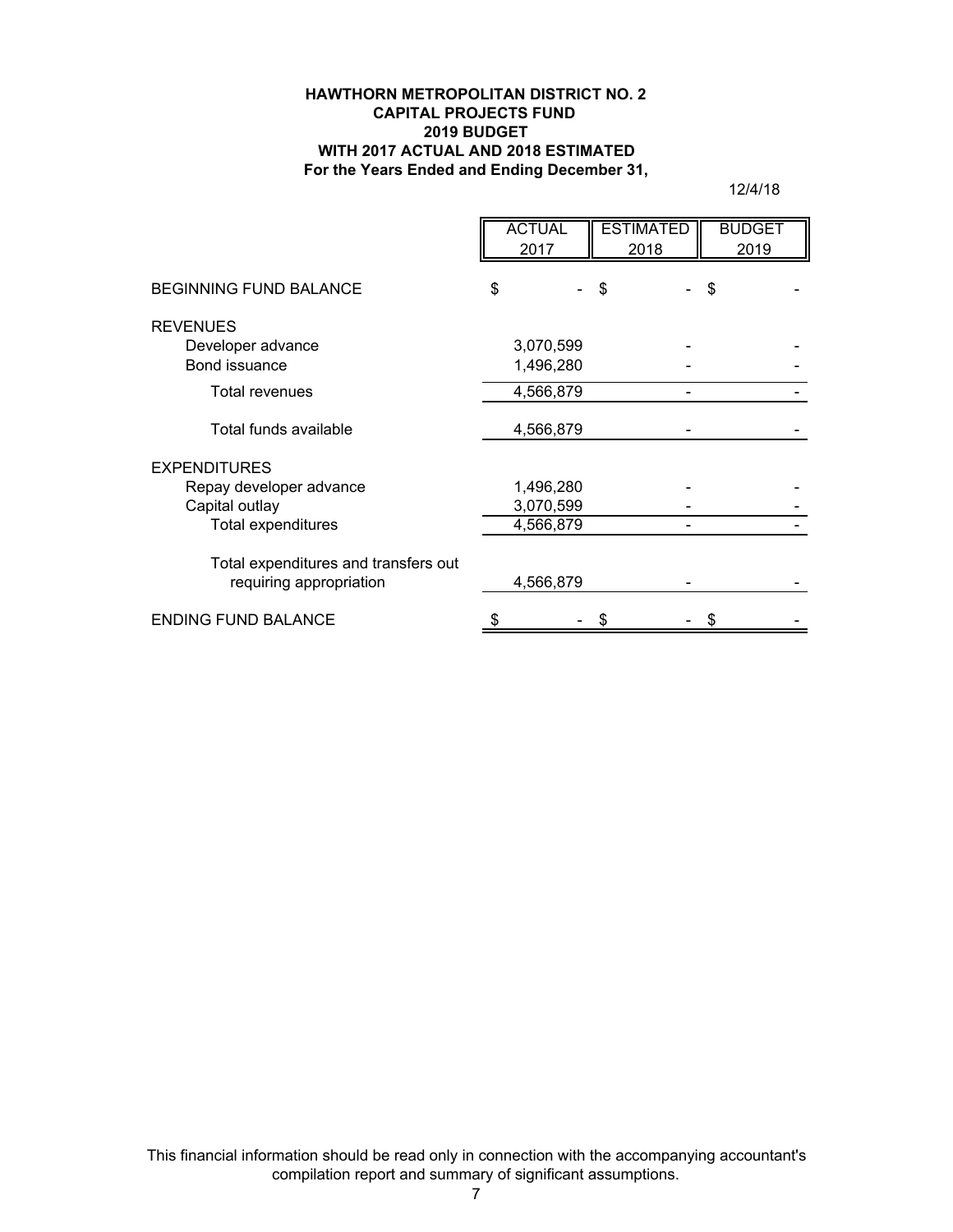### **HAWTHORN METROPOLITAN DISTRICT NO. 2 2019 BUDGET SUMMARY OF SIGNIFICANT ASSUMPTIONS**

## **Services Provided**

The District, a quasi-municipal corporation and a political subdivision of the State of Colorado, was organized by court order and decree of the District Court for the County of Jefferson on December 5, 2012, and is governed pursuant to provisions of the Colorado Special District Act (Title 32, Article 1, Colorado Revised Statutes).

The District was established to provide financing for the operations and maintenance and design, acquisition, installation, construction and completion of public improvements and services, including water, sanitation/storm sewer, streets, park and recreation, transportation, mosquito control, safely protection, fire protection, television relay and translation, and security. The District was organized in conjunction with Hawthorn Metropolitan District No. 1 which is now inactive.

The District is not authorized to plan for, design, acquire, construct, install, relocate, redevelop, finance, operate or maintain fire protection facilities or services, unless such facilities and services are provided as part of an intergovernmental agreement with the County.

On November 6, 2012, the District's voters authorized total indebtedness of \$300,000,000 for the above listed facilities and \$30,000,000 for operations and maintenance, \$30,000,000 for both intergovernmental and private agreements, and \$30,000,000 for refunding. The election also approved an annual increase in property taxes of \$5,000,000 without limitation of rate, to pay the District's operation and maintenance costs. Per the District's service plan, the maximum debt mill levy is 50.000 mills, as adjusted. The maximum mill levy is 55.277 mills. Additionally the service plan limits the total amount of debt issued between both Districts to \$10,000,000.

The District has no employees and all administrative functions are contracted.

The District prepares its budget on the modified accrual basis of accounting and in accordance with the requirements of Colorado Revised Statutes C.R.S. 29-1-105 using its best estimates as of the date of the budget hearing. These estimates are based on expected conditions and its expected course of actions. The assumptions disclosed herein are those that the District believes are significant to the budget. There will usually be differences between the budget and actual results, because events and circumstances frequently do not occur as expected, and those differences may be material.

### **Revenues**

# **Property Taxes**

Property Taxes are levied by the District's Board of Directors. The levy is based on assessed valuations determined by the County Assessor generally as of January 1 of each year. The levy is normally set by December 15 by certification to the county Commissioners to put the tax lien on the individual properties as of January 1 of the following year. The County Treasurer collects the determined taxes during the ensuing calendar year. The taxes are payable by April or, if in equal installments, at the taxpayer's election, in February and June. Delinquent taxpayers are notified in August and generally sales of the tax liens on delinquent properties are held in November or December. The County Treasurer remits the taxes collected monthly to the District.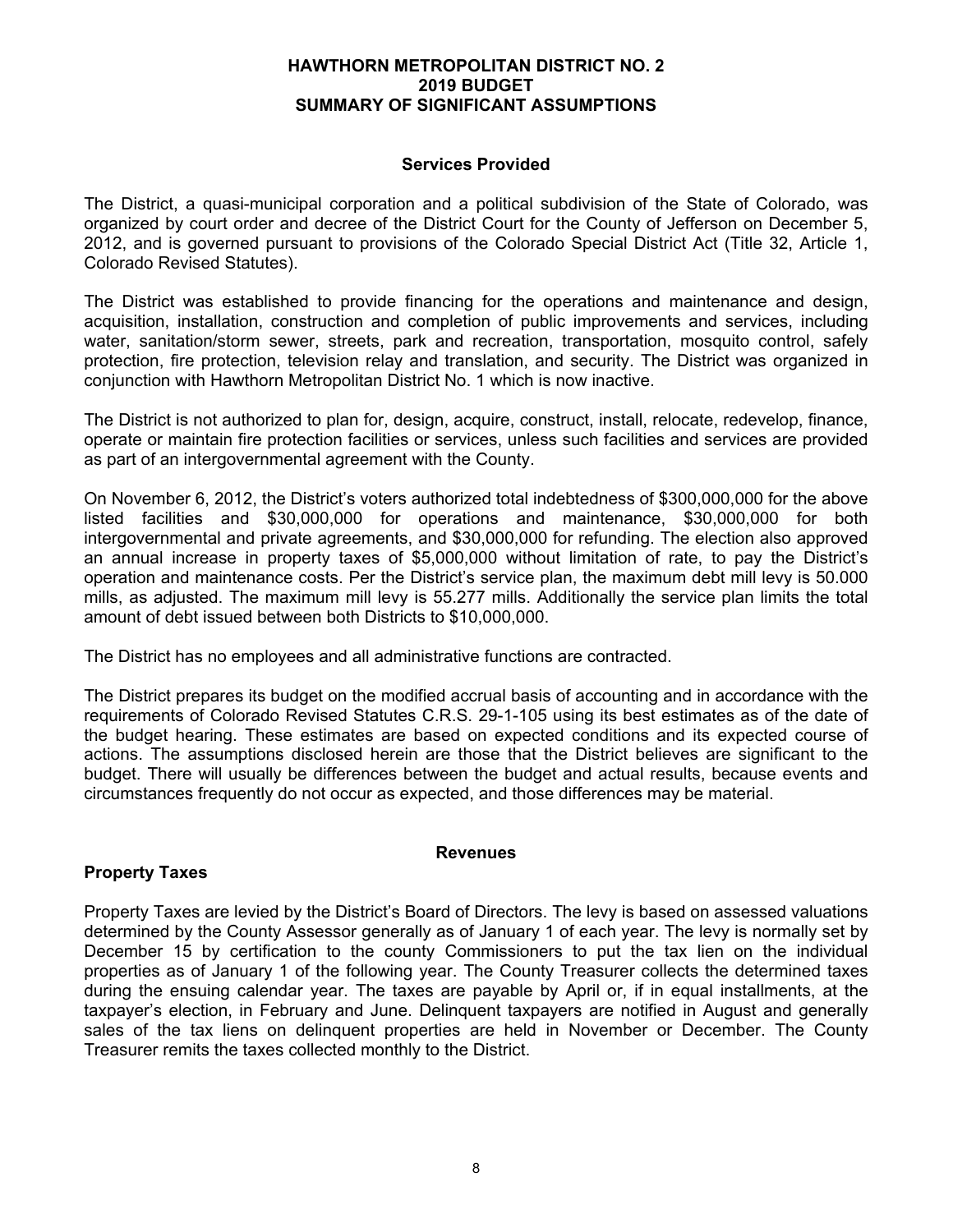### **HAWTHORN METROPOLITAN DISTRICT NO. 2 2019 BUDGET SUMMARY OF SIGNIFICANT ASSUMPTIONS**

### **Revenues (continued)**

The calculation of the taxes levied is displayed on the Property Tax Summary Information page of the budget using the adopted mill levy imposed by the District.

### **Specific Ownership**

Specific ownership taxes are set by the State and collected by the County Treasurer, primarily on vehicle licensing within the County as a whole. The specific ownership taxes are allocated by the County Treasurer to all taxing entities within the County. The budget assumes that the District's share will be equal to approximately 6% of the property taxes collected for General Fund and 8% for Debt Service Fund.

## **Operations Fee**

The District collects a fee of \$468 per year from homeowners. The fees are used to cover the costs of landscaping, maintenance and trash removal for the District.

## **Net Investment Income**

Interest earned on the District's available funds has been estimated based on an average interest rate of approximately 1.5%.

# **Expenditures**

### **County Treasurer's Fees**

County Treasurer's collection fees have been computed at 1.5% of property taxes.

### **Administrative Expenditures**

Administration expenses include the services necessary to maintain the District's administrative viability such as legal, accounting, insurance, dues and membership, and other administrative expenses.

### **Maintenance Expenditures**

Anticipated maintenance expenditures are shown on the Operations Fee Fund page of the budget.

### **Debt and Leases**

On December 14, 2017, the District issued its \$6,210,000 General Obligation Refunding Bonds, Series 2017A (2017A Bonds), its \$820,000 Subordinate Limited Tax General Obligation Refunding and Improvement Bonds, Series 2017B (2017B Bonds) and its \$928,000 Limited Tax Junior Lien Subordinate General Obligation Bonds (2017C Bonds). The proceeds from the sale of the 2017A Bonds were applied to refunding the 2014 and 2015 Bonds of the District, reimbursing Developer advances related to public improvements for the District, paying the costs of issuing the 2017 Bonds. The proceeds from the sale of the 2017B Bonds will be applied to reimbursing Developer advances related to public improvements for the District and paying the costs of issuing the 2017B Bonds.